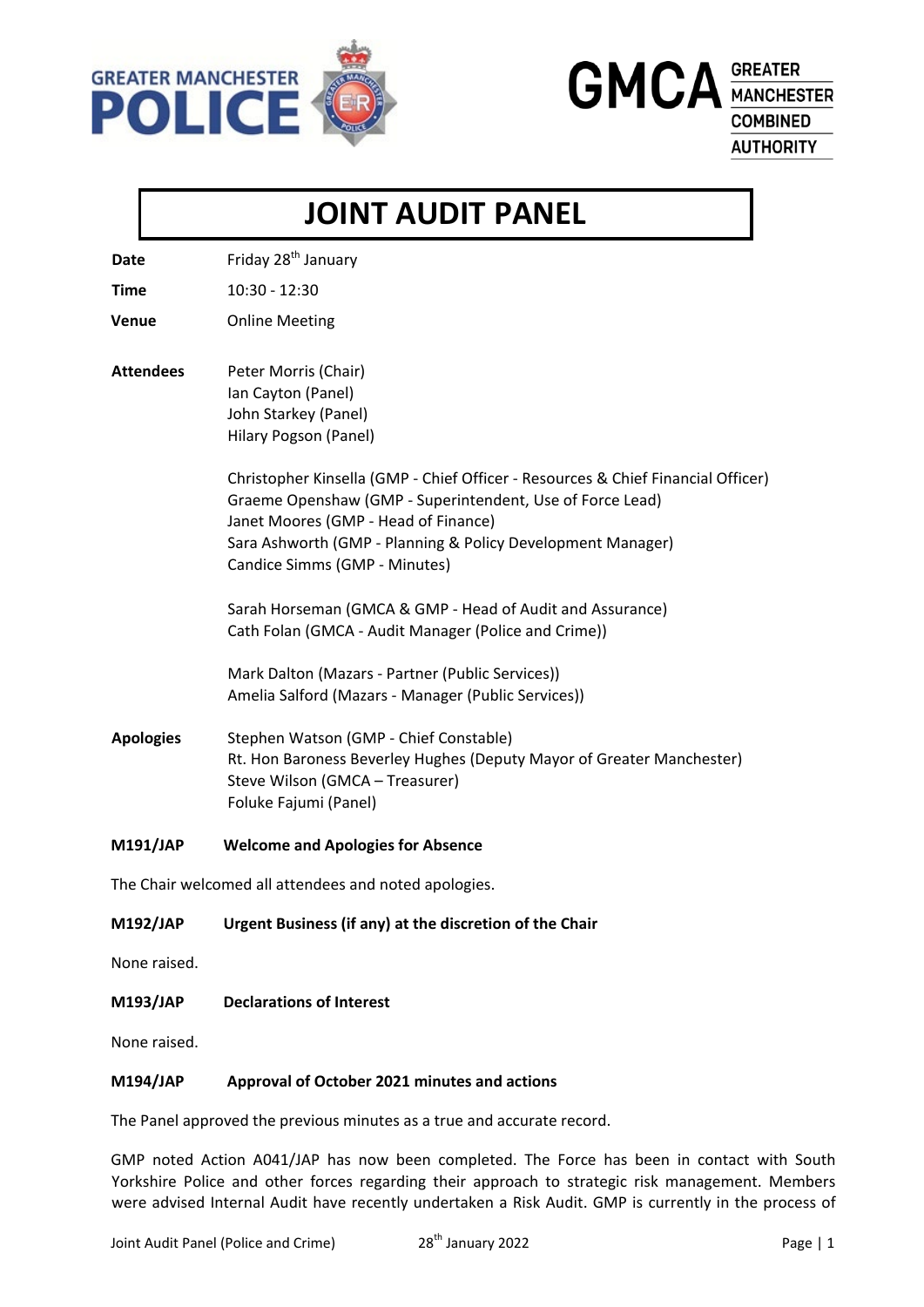reviewing how the Force undertakes risk management going forward, particularly in light of GMP's refreshed governance structure. A full update on risk is due to come to the April Joint Audit Panel.

With regards to Action A042/JAP, Internal Audit advised they have begun validation of completed internal audit actions as highlighted in the Action Tracker Report. Internal Audit will continue to work with the Force to ensure their approach to validation is a meaningful and constructive process.

# **M195/JAP Panel Members End of Term**

On behalf of the GMCA Treasurer, the Chair confirmed that a positive response has been received from all Panel members in terms of an extension to their contract. Members were advised the terms and duration are yet to be agreed and confirmed.

The Chair highlighted his intentions of meeting with the GMCA Treasurer to discuss increasing the membership of the Panel for additional support, particularly to aid the Panel with expertise in cyber and information technology (IT). The Panel expressed their agreement with this proposal and referenced a section of the National Audit Office (NAO) 'Cyber and Information Security: Good practice guide, October 2021' which states "audit committees should be scrutinising cyber security arrangements" (pg. 26 of agenda).

GMP informed members of a proposal covering a major restructuring of IT and information management that will be submitted to the Force's Plan on a Page Board next month, this will include increasing the Force's proficiency in cyber technology. Internal Audit noted their IT audit services are externally contracted and the Panel could consider inviting the IT auditors to the Joint Audit Panel to present audit finding and as a source of IT expertise.

The Chair will keep the Panel apprised with any conversations had around increasing the membership of the Panel and will revisit at the next meeting.

# **M196/JAP Terms of Reference Review**

The Chair advised members will receive training in April on GMP's Medium Term Financial Plan (MTFP). It was noted the Panel will begin to receive budget monitoring reports going forward to assist with understanding of the process.

The Joint Audit Panel Terms of Reference (ToR) have been reviewed by all members and no further amendments are to be made.

# **M197/JAP 2020/21 Audit Completion Follow Up Letter**

Mazars gave an overview of the 2020/21 Audit Completion Follow Up Letter which formally concludes the matters noted as outstanding in the Audit Completion Report presented to the Panel in September 2021. All amendments listed in the letter have been adjusted for in the final set of accounts which were signed off on  $17<sup>th</sup>$  December 2021.

The Panel sought more information regarding the transfer of funds illustrated in the adjusted misstatements table. Mazars noted this was an accounting adjustment where the funds had been incorrectly accounted for as reducing income instead of expenditure. GMP advised controls have now been put in place to prevent repetition of this adjustment.

# **M198/JAP External Audit Progress Update and Sector Update**

Members were provided with an overview of the report which provides an update on audit progress since the October 2021 meeting. It was highlighted that Mazars are currently in the process of completing their value for money (VfM) work and will share the Auditors Annual Report, including the VfM commentary with the Joint Audit Panel at the next meeting in April.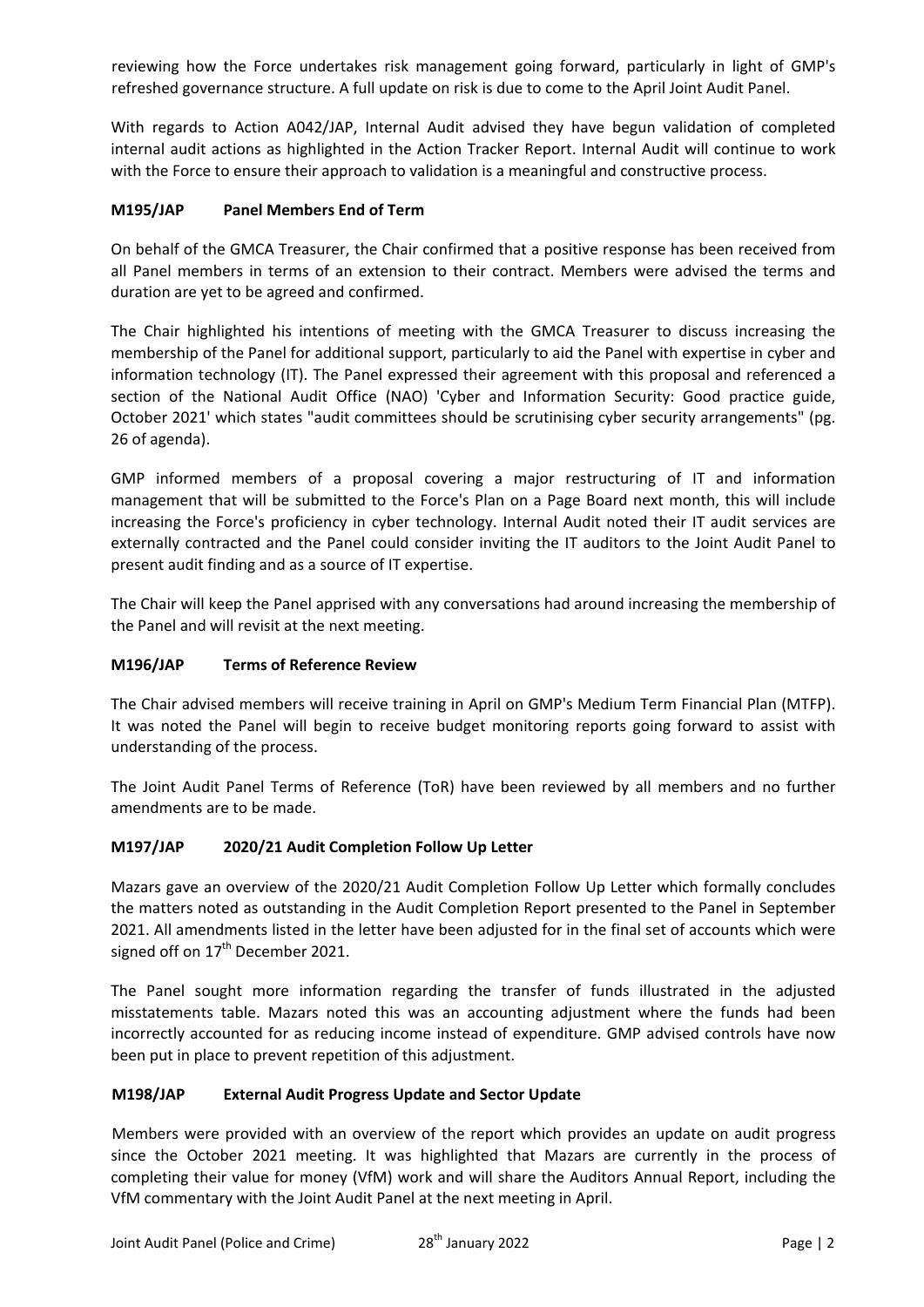Mazars noted planning for the 2021/22 audit has commenced and work with GMP's Finance Team is underway. There are no issues at present that require reporting to the Joint Audit Panel.

Mazars highlighted pg. 9 of the report, which sets out a range of measures agreed with key partners to support the timely completion of local government audits and the ongoing stability of the local audit market. The auditing deadline for the 21/22 accounts will be  $30<sup>th</sup>$  November 2022.

The Panel highlighted pg. 12 of the report and praised Mazars for their latest major local audit quality inspection results.

The Panel noted the report.

## **M199/JAP Joint Audit Panel Workplan**

Internal Audit noted the workplan will come to the Joint Audit Panel as a result of the effectiveness review. It was proposed a questionnaire will be sent to members of the Panel prior to the next meeting which will capture training and agenda items for 2022/23.

The Chair noted his interest in reverting back to face to face meetings from April onwards to improve the quality of training. Members were supportive of moving back to face to face meetings and agreed to monitor Covid-19 guidelines around working arrangements over the next few months. GMP advised the Force is now in a position to support face to face meeting arrangements and can keep an online provision in place for anyone with health and safety concerns.

## **M200/JAP External Quality Assessment of Internal Audit**

Internal Audit gave an overview of the report which outlines the proposed methodology to support the completion of the External Quality Assessment (EQA) of the Internal Audit Service for the Force and the Greater Manchester Mayor's Police and Crime Commissioner (PCC) functions. It was noted the EQA methodology is the same methodology used in the last peer review in 2017.

It was highlighted there are obvious financial savings to members of the peer group in adopting the agreed approach. In addition, such an approach is in keeping with the promotion of collaborative working arrangements. Internal Audit recognises this work as an ideal opportunity to share good working practices.

The Panel queried the timescales of the EQA. Internal Audit advised the self-assessment and evidence available are to be reviewed April/May 2022. The validation will then take place during May/June 2022 and the outcome of the exercise available during the summer of 2022. It's anticipated the EQA findings will be reported at the June or September Joint Audit Panel.

The Panel noted the report.

# **M201/JAP Internal Audit Plan Progress Report**

Members were provided with an overview of the report which informs of the progress to date of the delivery of the Internal Audit Plan. It was highlighted that two reports have been issued since the last meeting of the Joint Audit Panel; Use of Force Reporting (limited assurance) and PPE Requirements – Usage and Disposal (reasonable assurance).

Superintendent Graeme Openshaw attended the meeting to discuss the Use of Force (UoF) Internal Audit Report. Upon noting the audit findings, the Panel sought further information around:

- types of UoF;
- purpose of recording UoF;
- officer training;
- how GMP use of UoF data; and,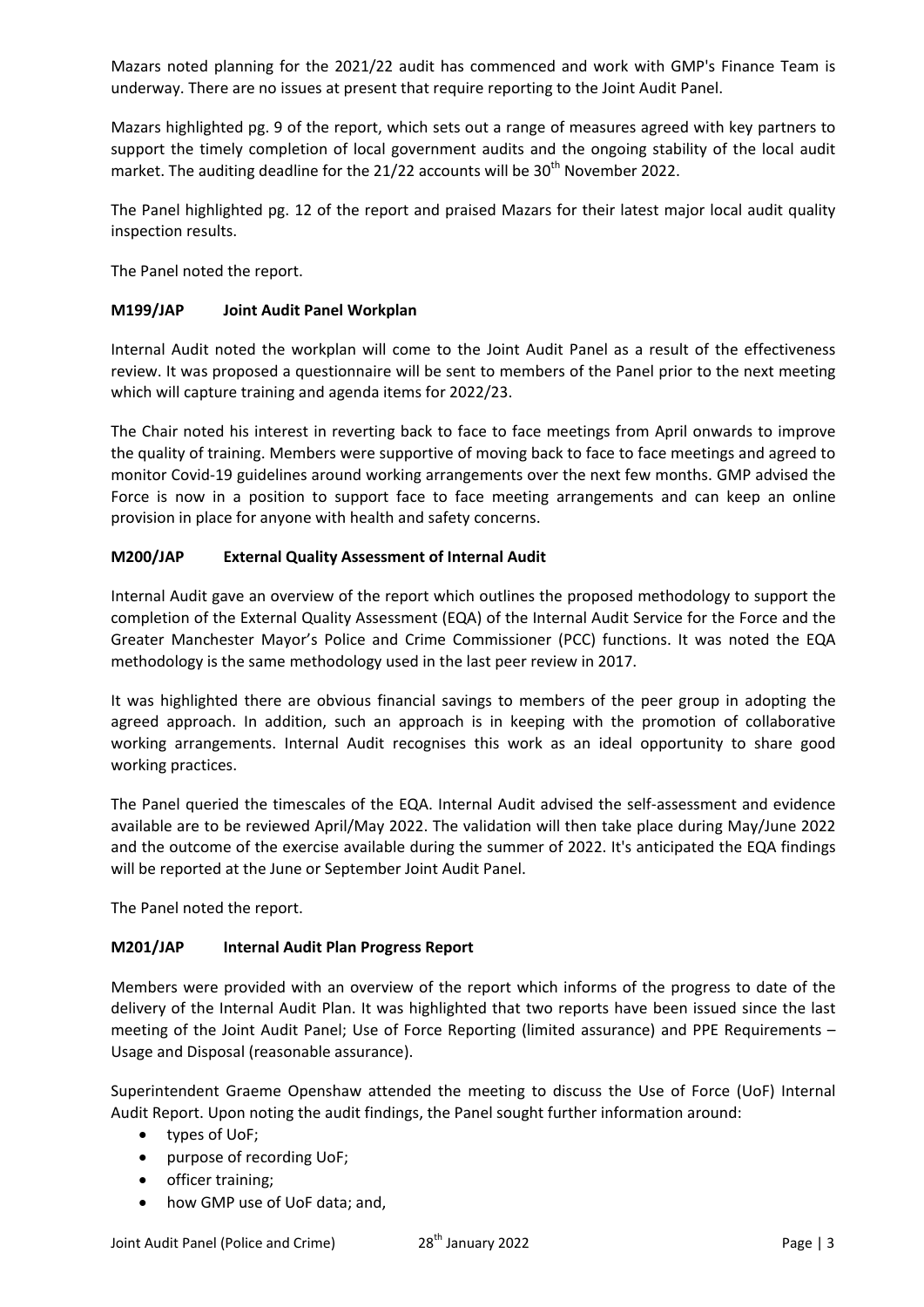action taken by the Force when identifying any gaps reporting creates.

Members were advised of the national requirement that came in from the Home Office in 2017 which states that all forces must collect data around UoF, ranging from compliant use of handcuffing through to discharging a firearm. All interactions that the police have with the public where force is used is now collected in a systematic way across the country.

GMP's method of recording and storing UoF data has been recognised as having limitations by both the Force and Internal Audit. Members were assured that GMP are soon moving to a mobile application based solution which should improve the quality and accessibility of UoF data. Collating UoF data is important for GMP's legitimacy when serving the communities of Greater Manchester to demonstrate that when UoF is used, it is necessary and proportionate.

Members were advised there is a mechanism at scrutiny panels that allows local districts to raise any concerns around UoF and provide feedback on body worn video (BWV). In addition, a new ToR has been distributed which standardises how scrutiny panels should operate to ensure consistent and regular scrutiny around UoF.

The Panel raised concern regarding the reporting figures for UoF. GMP acknowledged the level of reporting two years ago was below standard at circa 7,000 UoF per year. However, it was noted that reporting of UoF has improved with a projection of circa 30,000 for 2021/22. In comparison to other forces of a similar size, this data is good and GMP strives to record more UoF going forward. In addition, during the last 12 months, a new comprehensive governance process has been established which sees the assistant chief constable of specialist operations holding districts to account for their performance around UoF.

The Panel noted concern regarding pg.9 of the report which states papers and minutes from independent advisory groups (IAG) requested by Internal Audit were not made available to them. It was noted Internal Audit have access to all documentation under the Internal Audit Charter. Members were assured this is not a regular occurrence for the Force and the absence of this information did not prevent completion of the audit or impact on the audit findings. Internal Audit acknowledged instances of this nature should be flagged with the single point of contact (SPOC) in GMP when it is becoming a hindrance to the audit.

Members were advised Internal Audit are due to meet with GMP to continue conversations around ensuring the internal audit programme is at an appropriate strategic level and focused in the right areas.

Internal Audit highlighted their new output based key performance indicators (KPI) which are to be introduced in 2022/23 to better assess the quality of the internal audit service.

The Panel raised concerns regarding the deferral of two audits within GMP's Public Protection and Serious Crime Branch; High Harm Perpetrators - Sex Offenders Management and Missing from Home. Internal Audit assured members these were deferred due to associated inspection activity and internal scrutiny already underway in GMP. This forms part of Internal Audit's assurance mapping. It was noted that Internal Audit keep record of all historical internal audit activity.

Internal Audit noted an area of development going forward, which would see the Panel being informed of findings from other assurance activities in GMP, not just internal audit.

The Panel approved the changes to the audit plan as detailed in Appendix D.

The Panel noted the report.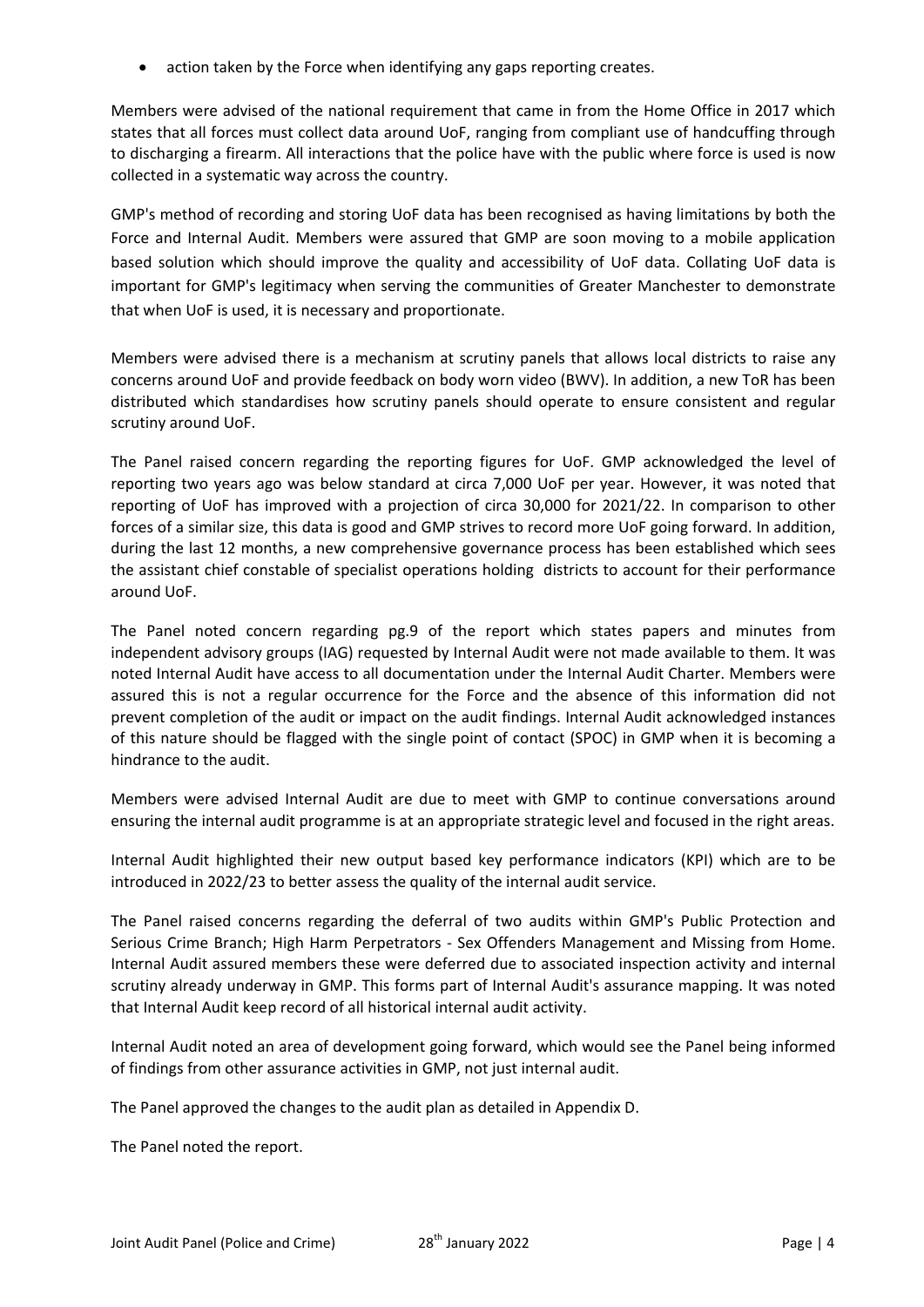ACTION: Internal Audit to assess the most recent Action Tracker in relation to GMP's update provided for establishing scrutiny panels that look at UoF.

## **M202/JAP Terms of Reference for Governance and Scrutiny Mapping**

Members were advised the ToR for Governance and Scrutiny Mapping has been shared in anticipation of an internal audit which aims to map GMP's current governance and performance reporting arrangements. Internal Audit noted there would be consideration with regards to what and how information is shared with the scrutiny and oversight bodies that have been established and how responsibilities for monitoring and reporting performance have been clearly defined. This audit follows on from discussions that took place at previous Joint Audit Panel meetings.

It was noted since the publication of the ToR, Internal Audit have been in discussions with GMP regarding the Force's Corporate Governance Project which is currently underway. This project will conclude with a Corporate Governance Handbook which will map out all routes and mechanisms for governance and scrutiny. As this project supersedes the objectives of this audit, it was proposed the Panel should receive the Corporate Governance Handbook which will provide those answers the audit was aiming to achieve. Whilst the project is ongoing, Internal Audit will look to provide the Panel with assurance around GMP's current governance arrangements by attending various governance meetings. Internal Audit will then examine GMP's new governance arrangements once they have been established.

The Panel sought timeframes for completion of GMP's Corporate Governance Project. It was noted implementation of most changes are already happening in real-time. It's anticipated all project changes should be in place by year end.

The Panel agreed to defer the Governance and Scrutiny Mapping Internal Audit until GMP's Corporate Governance Project has concluded and all changes have been embedded.

ACTION: GMP will share the Corporate Governance Handbook with the Panel once it is finalised.

#### **M203/JAP Action Tracker Updates**

Internal Audit provided members with an overview of the report which includes an update on the implementation of previous audit actions. It was highlighted that the overall on-time implementation rate for audit actions agreed in the last 12 months is 83% (target = 85%). This is a reduction from the 100% implementation rate reported in October 2021; however, still reflects good performance.

Going forward, Internal Audit noted they will be considering the most appropriate process for the closure of internal audit actions. Consideration will take place to determine whether actions are closed prior to, or after, further validation has taken place.

Members agreed it would be beneficial to invite GMP representatives to future meetings to provide the latest position regarding any historic and/or high rated outstanding internal audit actions.

The Panel noted the report.

#### **M204/JAP Any other business**

The Panel sought an update on iOPS. Members were advised GMP has recently completed a successful update to the ControlWorks command and control system (v17) which includes new functionality and enhanced mapping as well as efficiency improvements.